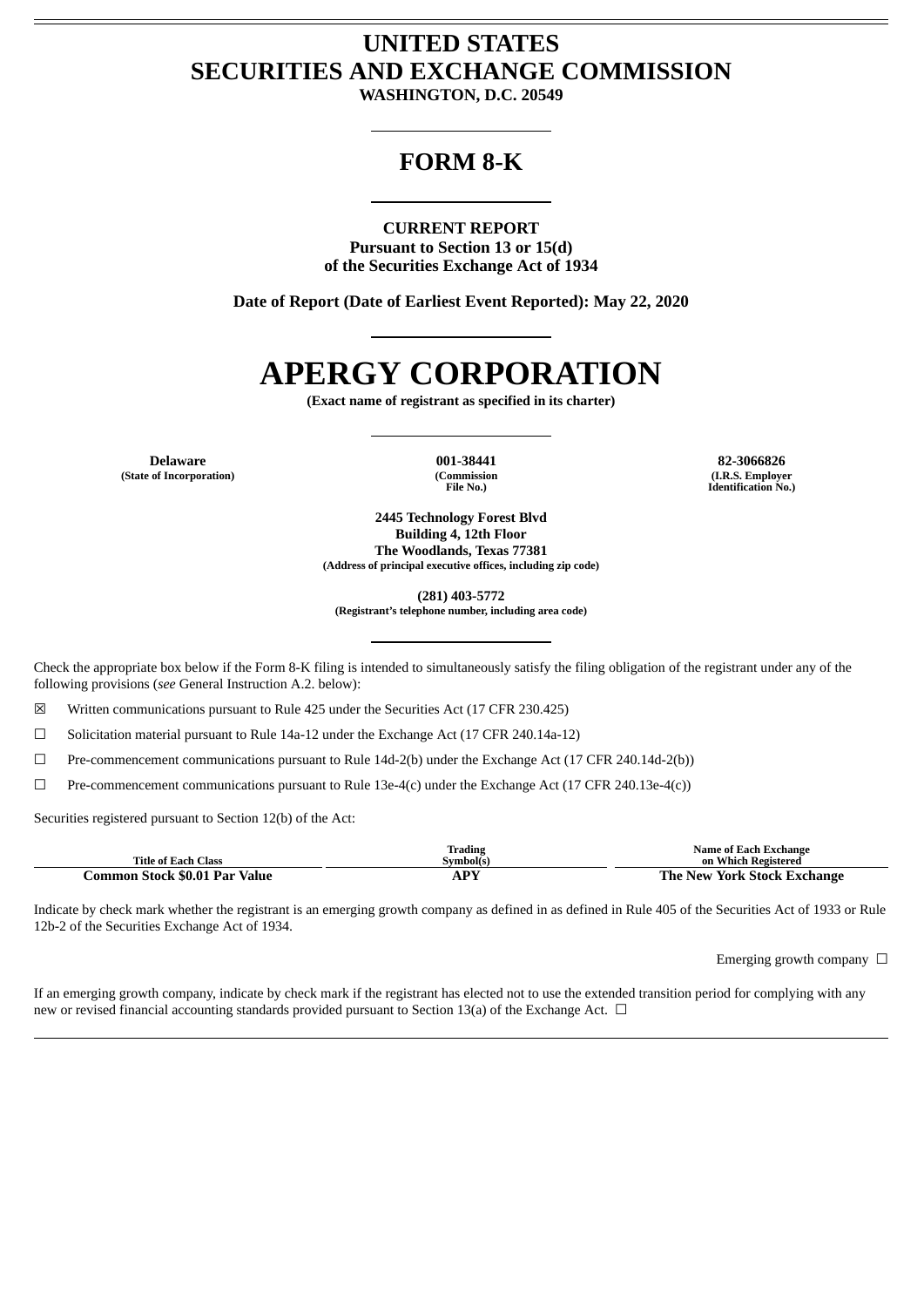#### **Item 8.01. Other Events.**

On February 12, 2020, Apergy Corporation ("Apergy") filed a registration statement on Form S-4 (File No. 333-236379) with the Securities and Exchange Commission (the "SEC") in connection with the proposed acquisition of the upstream energy business of Ecolab Inc. ("Ecolab") by Apergy pursuant to an Agreement and Plan of Merger and Reorganization, dated as of December 18, 2019 (as the same may be amended from time to time, the "Merger Agreement," and the transactions contemplated therein, the "Transactions"), by and among Apergy, Ecolab, ChampionX Holding Inc., a wholly owned subsidiary of Ecolab ("ChampionX") and Athena Merger Sub, Inc., a wholly owned subsidiary of Apergy ("Merger Sub"). On February 12, 2020, ChampionX filed a registration statement on Form S-4 and Form S-1 (File No. 333-236380) relating to the Transactions (the "Registration Statement"). Apergy subsequently filed certain amendments to the Registration Statement, and the Registration Statement as amended was declared effective on April 30, 2020. On February 12, 2020, Apergy filed with the SEC its preliminary proxy statement on Schedule 14A relating to the special meeting of Apergy stockholders scheduled to be held on May 28, 2020 (the "Proxy Statement") to, among other things, vote on a proposal to issue shares of Apergy common stock in connection with the Transactions. Apergy subsequently filed, on April 29, 2020, a definitive Proxy Statement.

Since the initial filing of the Proxy Statement, Apergy received a letter on behalf of a putative stockholder alleging that the Proxy Statement is false and misleading and/or omits material information concerning the Transactions in violation of Sections 14(a) and 20(a) of the Securities Exchange Act of 1934, as amended (the "Exchange Act"), and Rule 14a-9promulgated under the Exchange Act (the "Stockholder Demand").

#### **SUPPLEMENT TO DEFINITIVE PROXY STATEMENT**

This supplemental information should be read in conjunction with the definitive Proxy Statement filed by Apergy on April 29, 2020 (the "Definitive Proxy Statement") which should be read in its entirety. Page references in the below disclosures are to pages in the Definitive Proxy Statement, and defined terms used but not defined herein have the meanings set forth in the Definitive Proxy Statement. To the extent the following information differs from or conflicts with the information contained in the Definitive Proxy Statement, the information set forth below shall be deemed to supersede the respective information in the Definitive Proxy Statement. Apergy denies the allegations in the Stockholder Demand and denies any alleged violations of law or any legal or equitable duty. Without admitting in any way that the disclosures below are material or otherwise required by law, Apergy makes the following amended and supplemental disclosures solely for the purpose of mooting the allegations in the Stockholder Demand.

The section of the Definitive Proxy Statement entitled "The Transactions" is amended and supplemented as follows:

The disclosure on page 131 of the Definitive Proxy Statement is amended and supplemented by adding the following new rows to the table on such page titled "Apergy Standalone Projections":

| \$ million                | 2019E        | 2020E | 2021E | 2022E       | 2023E                                                                                                       | 2024E |
|---------------------------|--------------|-------|-------|-------------|-------------------------------------------------------------------------------------------------------------|-------|
| Interest Income (Expense) | \$ (40)      |       |       |             | $$ (27) \quad $ (21) \quad $ (16) \quad $ (12) \quad $ (8)$                                                 |       |
| Pre-Tax Income            | \$ 86 \$ 127 |       | \$164 | \$215 \$245 |                                                                                                             | \$268 |
| Income Tax Expense        |              |       |       |             | $\frac{1}{2}(21)$ $\frac{1}{2}(29)$ $\frac{1}{2}(38)$ $\frac{1}{2}(49)$ $\frac{1}{2}(56)$ $\frac{1}{2}(62)$ |       |
| Net Income                | \$ 65        | \$98  | \$126 | \$166       | \$189                                                                                                       | \$206 |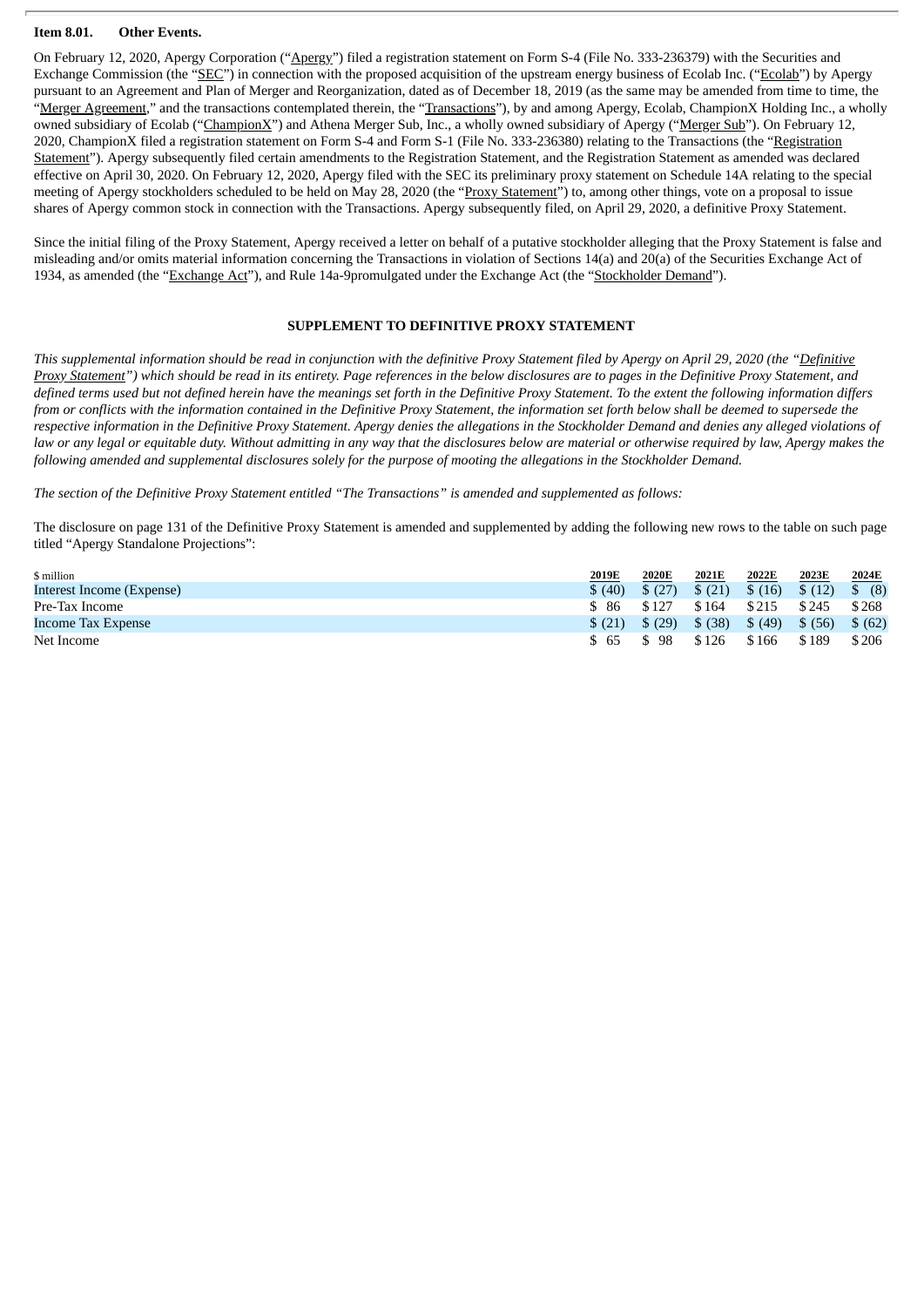The disclosure on page 132 of the Definitive Proxy Statement is amended and supplemented by adding the following new row to the table on such page titled "Apergy Extrapolated ChampionX Projections":

| \$ million                | 2019E                                       | 2020E | 2021E | 2022E | 2023E | 2024E |
|---------------------------|---------------------------------------------|-------|-------|-------|-------|-------|
| Interest Income (Expense) | \$(27) \$(22) \$(9) \$2 \$38\$              |       |       |       |       |       |
| Pre-Tax Income            | \$125 \$192 \$240 \$289 \$339 \$361         |       |       |       |       |       |
| Income Tax Expense        | $$ (29) $ (44) $ (55) $ (66) $ (78) $ (83)$ |       |       |       |       |       |
| Net Income                | \$96 \$148 \$185 \$223 \$261 \$278          |       |       |       |       |       |

The disclosure under the heading "The Merger— Opinion of Apergy's Financial Advisors—Summary of the Financial Analysis of Apergy's Financial Advisors" is hereby supplemented by adding the following underlined disclosure to and deleting the language that is struck from the third full *paragraph of page 129 of the Definitive Proxy Statement.*

Apergy's financial advisors reviewed share price targets for Apergy common stock reflected in **the most recent** publicly available **Wall Street** equity research analyst reports published in the fourth quarter of 2019 and observed that the per share price targets for Apergy common stock ranged from \$24.50 to \$34.00, with the 25th percentile, median and 75th percentile of such stock price targets being \$30.00, a median per share price target of \$32.00 **and \$32.00, respectively**.

#### **Cautionary Statement Regarding Forward-Looking Statements**

This report includes "forward-looking statements" as that term is defined in Section 27A of the Securities Act of 1933, as amended, and Section 21E of the Securities Exchange Act of 1934, as amended by the Private Securities Litigation Reform Act of 1995, including statements regarding the proposed transaction between Apergy, ChampionX and Ecolab. These forward-looking statements generally are identified by the words "believe," "project," "expect," "anticipate," "estimate," "forecast," "outlook," "target," "endeavor," "seek," "predict," "intend," "strategy," "plan," "may," "could," "should," "will," "would," "will be," "will continue," "will likely result," or the negative thereof or variations thereon or similar terminology generally intended to identify forward-looking statements. All statements, other than historical facts, including, but not limited to, statements regarding the expected timing and structure of the proposed transaction, the ability of the parties to complete the proposed transaction, the expected benefits of the proposed transaction, including future financial and operating results and strategic benefits, the tax consequences of the proposed transaction, and the combined company's plans, objectives, expectations and intentions, legal, economic and regulatory conditions, and any assumptions underlying any of the foregoing, are forward looking statements.

These forward-looking statements are based on Apergy and ChampionX's current expectations and are subject to risks and uncertainties, which may cause actual results to differ materially from Apergy and ChampionX's current expectations. Should one or more of these risks or uncertainties materialize, or should underlying assumptions prove incorrect, actual results may vary materially from those indicated or anticipated by such forwardlooking statements. The inclusion of such statements should not be regarded as a representation that such plans, estimates or expectations will be achieved. Important factors that could cause actual results to differ materially from such plans, estimates or expectations include, among others, (1) that one or more closing conditions to the transaction may not be satisfied or waived, on a timely basis or otherwise, including that a governmental entity may prohibit, delay or refuse to grant approval for the consummation of the proposed transaction, may require conditions, limitations or restrictions in connection with such approvals or that the required approval by the stockholders of Apergy may not be obtained; (2) the risk that the proposed transaction may not be completed on the terms or in the time frame expected by the parties, or at all; (3) unexpected costs, charges or expenses resulting from the proposed transaction; (4) uncertainty of the expected financial performance of the combined company following completion of the proposed transaction; (5) risks related to disruption of management time from ongoing business operations due to proposed transaction; (6) failure to realize the anticipated benefits of the proposed transaction, including as a result of delay in completing the proposed transaction or integrating the businesses of Apergy and ChampionX, or at all; (7) the ability of the combined company to implement its business strategy; (8) difficulties and delays in the combined company achieving revenue and cost synergies; (9) the occurrence of any event that could give rise to termination of the proposed transaction; (10) the risk that stockholder litigation in connection with the proposed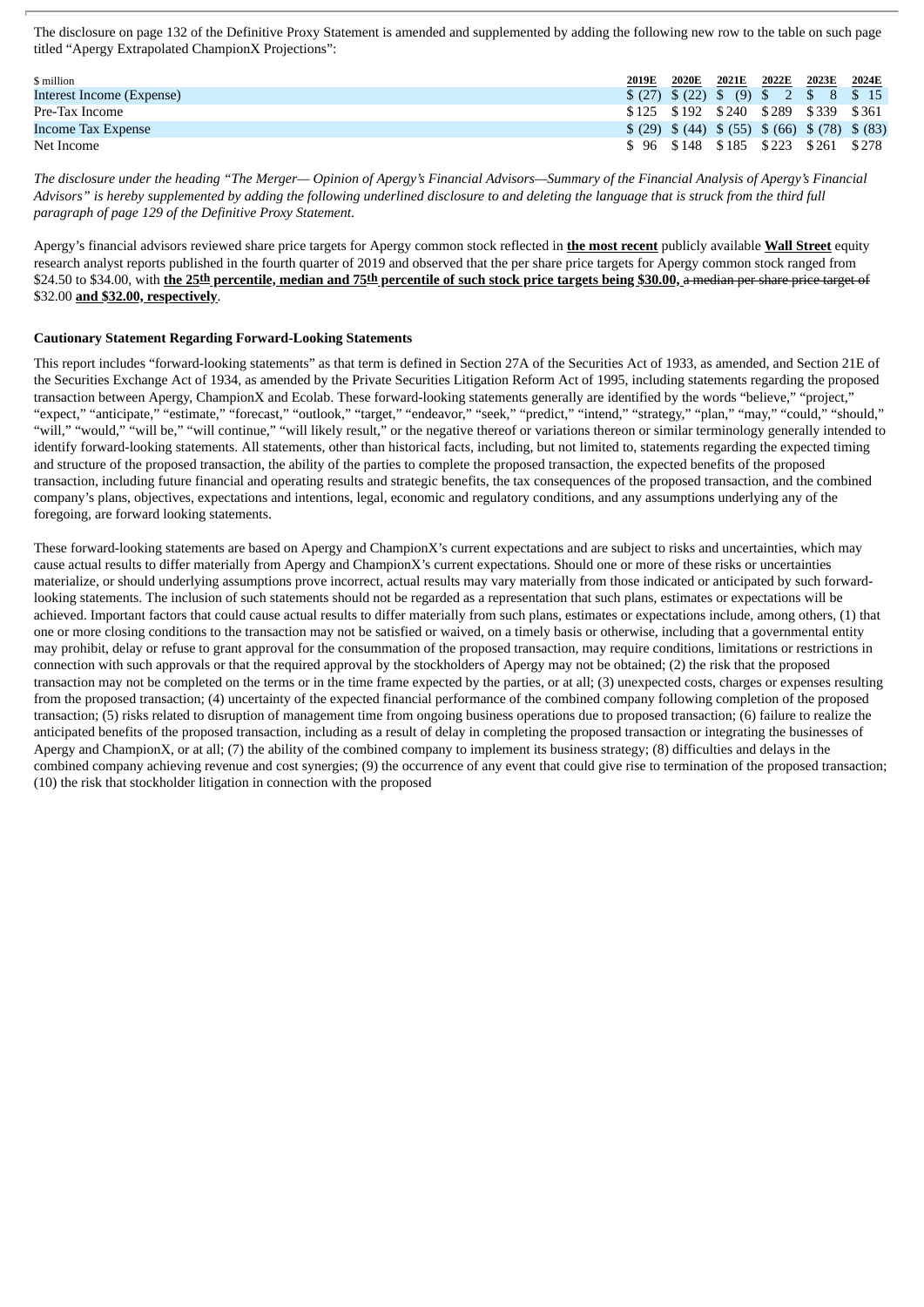transaction or other settlements or investigations may affect the timing or occurrence of the proposed transaction or result in significant costs of defense, indemnification and liability; (11) the effects of external events on the economy including COVID-19 or other pandemics; (12) evolving legal, regulatory and tax regimes; (13) changes in general economic and/or industry specific conditions (including actions taken by OPEC); (14) actions by third parties, including government agencies; (15) Apergy's ability to remediate the material weaknesses in internal control over financial reporting described in Part II, Item 9A – Controls and Procedures in Apergy's Annual Report on Form 10-K for the year ended December 31, 2019; and (16) other risk factors detailed from time to time in Apergy and Ecolab's reports filed with the SEC, including Apergy and Ecolab's annual report on Form 10-K, quarterly reports on Form 10-Q, current reports on Form 8-K and other documents filed with the SEC. The foregoing list of important factors is not exclusive.

Any forward-looking statements speak only as of the date of this communication. None of Apergy, ChampionX or Ecolab undertakes any obligation to update any forward-looking statements, whether as a result of new information or development, future events or otherwise, except as required by law. Readers are cautioned not to place undue reliance on any of these forward-looking statements.

#### **Important Information About the ChampionX Transaction and Where to Find It**

In connection with the proposed transaction, Apergy has filed a definitive proxy statement on Schedule 14A and a registration statement on Form S-4 containing a prospectus, declared effective April 30, 2020, with the SEC and ChampionX has filed a registration statement on Form S-4 and Form S-1 containing a prospectus, declared effective April 30, 2020. INVESTORS AND SECURITYHOLDERS ARE ADVISED TO READ THE REGISTRATION STATEMENTS/PROSPECTUSES AND DEFINITIVE PROXY STATEMENT AS WELL AS ANY OTHER RELEVANT DOCUMENTS WHEN THEY BECOME AVAILABLE, BECAUSE THEY CONTAIN OR WILL CONTAIN IMPORTANT INFORMATION ABOUT APERGY, ECOLAB, CHAMPIONX AND THE PROPOSED TRANSACTION. Investors and securityholders may obtain a free copy of the registration statements/prospectuses and definitive proxy statement and other documents filed by Apergy, Ecolab and ChampionX with the SEC at the SEC's website at http://www.sec.gov. The registration statements/prospectuses and definitive proxy statement can also be obtained free of charge from Ecolab upon written request to Ecolab Inc., Attn: Investor Relations, 1 Ecolab Place, St. Paul, MN 55102, or by e-mailing investor.info@ecolab.com, or upon written request to Apergy, Investor Relations, 2445 Technology Forest Boulevard, The Woodlands, Texas 77381, or by e-mailing david.skipper@apergy.com.

#### **Participants in the Solicitation**

This communication is not a solicitation of a proxy from any security holder of Apergy. However, Apergy, Ecolab and certain of their respective directors and executive officers may be deemed to be participants in the solicitation of proxies from shareholders of Apergy in connection with the proposed transaction under the rules of the SEC. Information regarding the persons who are, under the rules of the SEC, participants in the solicitation of the stockholders of Apergy in connection with the proposed transactions, including a description of their direct or indirect interests, by security holdings or otherwise, are set forth in Apergy's definitive proxy statement relating to the proposed transaction, filed with the SEC on April 29, 2020. Information about the directors and executive officers of Ecolab may be found in its Annual Report on Form 10-K filed with the SEC on February 28, 2020, and its definitive proxy statement relating to its 2020 Annual Meeting of Shareholders filed with the SEC on March 20, 2020. Information about the directors and executive officers of Apergy may be found in its Annual Report on Form 10-K filed with the SEC on March 2, 2020, and its definitive proxy statement relating to its 2020 Annual Meeting of Stockholders filed with the SEC on April 2, 2020.